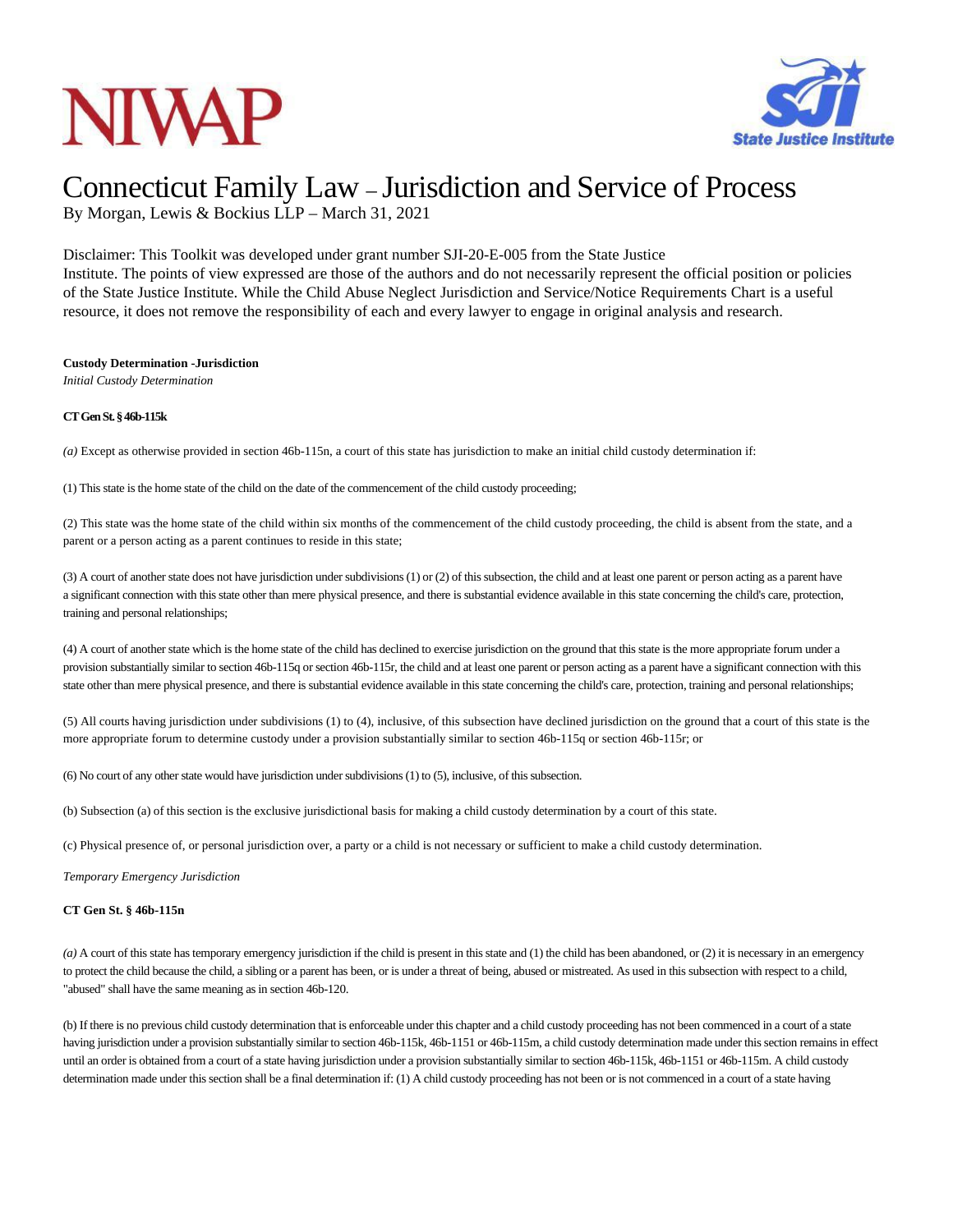### **IWAP** N



jurisdiction under a provision substantially similar to section 46b-115k, 46b-1151 or 46b-115m; (2) this state has become the home state of the child; and (3) the child custody determination provides that it is a final determination.

(c) If there is a previous child custody determination that is enforceable under this chapter or if a child custody proceeding has been commenced in a court of a state having jurisdiction under a provision substantially similar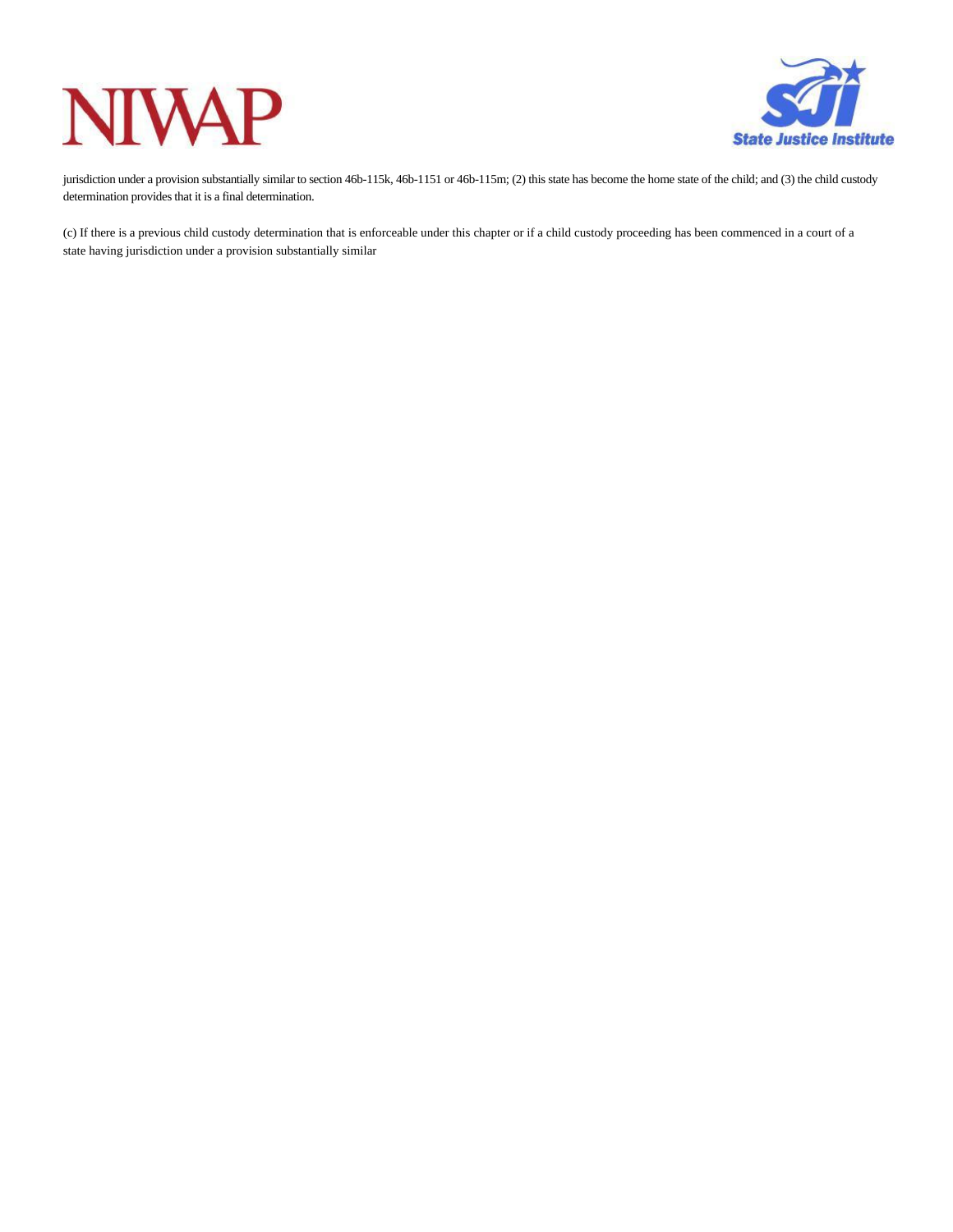

to section 46b-115k, 46b-1151 or 46b-115m, the court of this state which issues an order pursuant to this section shall specify that such order is effective for a period of time which the court deems adequate to allow the person seeking an order to obtain such order from the other state which has jurisdiction. Such order shall be effective for that period of time specified in the order or until an order is obtained from the other state whichever occurs first.

(d) If the court, in any proceeding commenced pursuant to thissection, isinformed that a child custody proceeding has been commenced, or that a child custody determination has been made, by a court of another state having jurisdiction pursuant to a provision substantially similar to section 46b-115k, 46b-1151 or 46b-115m, such court shall immediately communicate with the court of the other state and take appropriate action, including the making of temporary orders for a specified period of time, to resolve the emergency and to protect the safety of the child and the parties.

### **Custody Determination — Service/Notification Requirements CT Gen St. § 46b-115o**

(a) Before a child custody determination is made under this chapter, notice and an opportunity to be heard in accordance with the standard established in section 46b-115g shall be given to the parties, any parent whose parental rights have not been previously terminated and any person who has physical custody ofthe child.

(b) This chapter does not govern the enforceability of a child custody determination made without notice or an opportunity to be heard.

(c) The obligation to join a party and the right to intervene as a party in a child custody proceeding under this chapter are governed by section 46b-57.

### **Paternity and Child Support Proceeding —Jurisdiction**

*Proceeding to Establish, Enforce, Modify Support Order or Determine Parentage*

### **CTGenSt.§46b-115n**

(a)(1)(A) Proceedings to establish paternity of a child born or conceived out of lawful wedlock, including one born to, or conceived by, a married woman but begotten by a man other than her husband, shall be commenced by the service on the putative father of a verified petition of the mother or expectant mother. Such petition may be brought at any time prior to the child's eighteenth birthday, provided liability for past support shall be limited to the three years next preceding the date of the filing of any such petition.

(B) In cases involving public assistance recipients, the petition shall also be served upon the Attorney General who shall be and remain a party to any paternity proceeding and to any proceedings after judgment in such action.

(2) The verified petition, summons and order shall be filed in the superior court for the judicial district in which either she or the putative father resides, except that in IV-D support cases, as defined in subdivision (13) of subsection (b) of section 46b-231, and in petitions brought under sections 46b-212 to 46b-213w, inclusive, such petition shall be filed with the clerk for the Family Support Magistrate Division serving the judicial district where either she or the putative father resides.

(3) (A) The court, or any judge or family support magistrate assigned to said court, shall cause a summons, signed by such judge or magistrate, by the clerk of said court, or by a commissioner ofthe Superior Court to be issued, requiring the putative fatherto appearin court at a time and place as determined by the clerk but not more than ninety days afterthe issuance of the summonsto show cause why the request for reliefin such petition should not be granted.

(B) A state marshal, proper officer or investigator shall make due return of process to the court not less than twenty-one days before the date assigned for hearing. In the case of a child or expectant mother being supported wholly or in part by the state, service of such petition may be made by any investigator employed by the Department of Social Services and any proper officer authorized by law.

(4) If the putative father failsto appearin court atsuch time and place, the court or family support magistrate shall hear the petitioner and, upon a finding that process wasserved on the putative father, shall enter a default judgment of paternity against such father and such other orders as the facts may warrant. Such court or family support magistrate may order continuance of such hearing; and if such mother or expectant mother continues constant in her accusation, it shall be evidence that the respondent is the father of such child. The court or family support magistrate shall, upon motion by a party, issue an order for temporary support of the child by the respondent pending a final judgment of the issue of paternity if such court or magistrate finds that there is clear and convincing evidence of paternity which evidence shall include, but not be limited to, genetic test results indicating a ninety-nine per cent or greater probability that such respondent is the father of the child.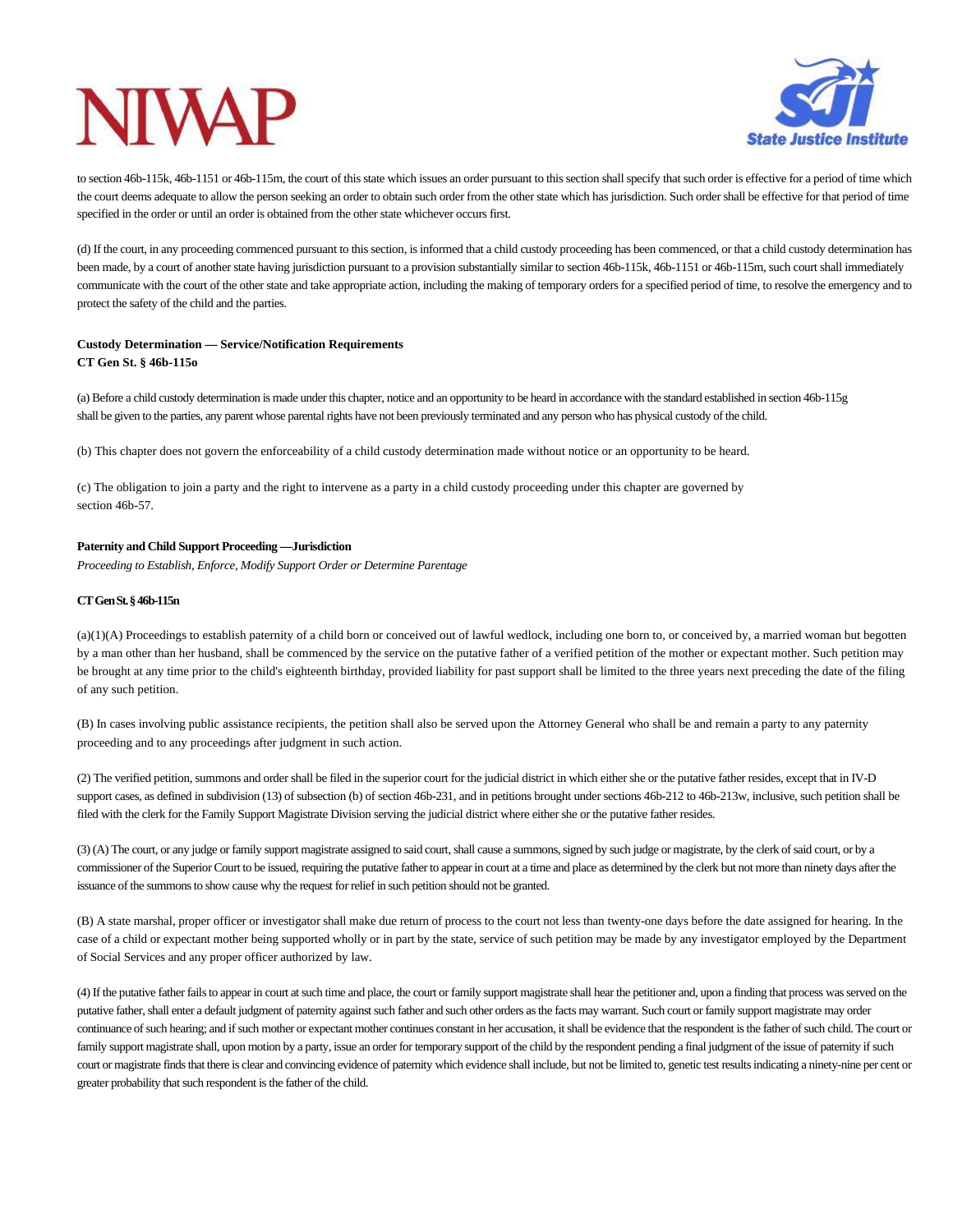# **NIW**



(b) If the putative father resides out of or is absent from the state, notice required for the exercise of jurisdiction over such putative father shall be actual notice, and shall be in the manner prescribed for personal service of process by the law of the place in which service is made.

(c) In any proceeding to establish paternity, the court or family support magistrate may exercise personal jurisdiction over a nonresident putative father if the court or magistrate finds that the putative father was personally served in this state or that the putative father resided in this state and while residing in this state (1) paid prenatal expenses for the mother and support for the child, (2) resided with the child and held himself out as the father of the child, or (3) paid support for the child and held himself out as the father of the child, provided the nonresident putative father has received actual notice of the pending petition for paternity pursuant to subsection (c) of this section.

(d) The petition, when served pursuant to subsection (c) of this section, shall be accompanied by an answer form, a notice to the putative father and an application for appointment of counsel, written in clear and simple language designed for use by pro se defendants.

(e) (1) The answer form shall require the putative father to indicate whether he admits that he is the father, denies that he is the father or does not know whether he is the father of the child. Any response to the answer form shall not be deemed to waive any jurisdictional defense.

(2) The notice to the putative father shall inform him that (A) he has a right to be represented by an attorney, and if he is indigent, the court will appoint an attorney for him, (B) if he is found to be the father, he will be required to financially support the child until the child attains the age of eighteen years, (C) if he does not admit he is the father, the court or family support magistrate may order a genetic test to determine paternity and that the cost of such test shall be paid by the state in IV-D support cases, and in non-IV-D cases shall be paid by the petitioner, except that if he is subsequently adjudicated to be the father of the child, he shall be liable to the state or the petitioner, as the case may be, for the amount of such cost and (D) if he fails to return the answer form or fails to appear for a scheduled genetic test without good cause, a default judgment shall be entered.

(3) The application for appointment of counsel shall include a financial affidavit.

(f) If the court or family support magistrate may exercise personal jurisdiction over the nonresident putative father pursuant to subsection (d) of thissection and the answer form is returned and the putative father does not admit paternity, the court shall order the mother, the child and the putative father to submit to genetic tests. Such order shall be served upon the putative father in the same manner as provided in subsection (c) of this section. The genetic test of the putative father, unless he requests otherwise, shall be made in the state where the putative father resides at a location convenient to him. The costs of such test shall be paid by the state in IV-D support cases, and in non-IV-D cases shall be paid by the petitioner, except that if the putative father is subsequently adjudicated the father of the child, he shall be liable to the state or the petitioner, asthe case may be, for the amount of the costs.

(g) The court or family support magistrate shall enter a default judgment against a nonresident putative father if such putative father (1) fails to answer or otherwise respond to the petition, or (2) fails to appear for a scheduled genetic test without good cause, provided a default judgment shall not be entered against a nonresident putative father unless (A) there is evidence that the nonresident putative father has received actual notice of the petition pursuant to subsection (c) of this section and (B) there is verification that the process served upon the putative father included the answer form, notice to the defendant and an application for appointment of counsel required by subsection (e) of this section. Upon entry of a default judgment, a copy of the judgment and a form for a motion to reopen shall be served upon the father in the same manner as provided in subsection (c) of this section.

**Paternity and Child Support Proceeding —Service/Notification Requirements**

See Paternity and Child Support Proceeding Jurisdiction Section.

**Child Abuse/Neglect Proceeding—Jurisdiction**

No independent statute identified for child abuse/neglect proceeding.

**Child Abuse/Neglect Proceeding — Service/Notification Requirements**

No independent statute identified for child abuse/neglect proceeding.

#### **Divorce and Legal Separation —Jurisdiction CT Gen St. § 46b-44**

(a) A complaint for dissolution of a marriage or for legal separation may be filed at any time after either party has established residence in this state.

(b) Temporary relief pursuant to the complaint may be granted in accordance with sections 46b-56 and 46b-83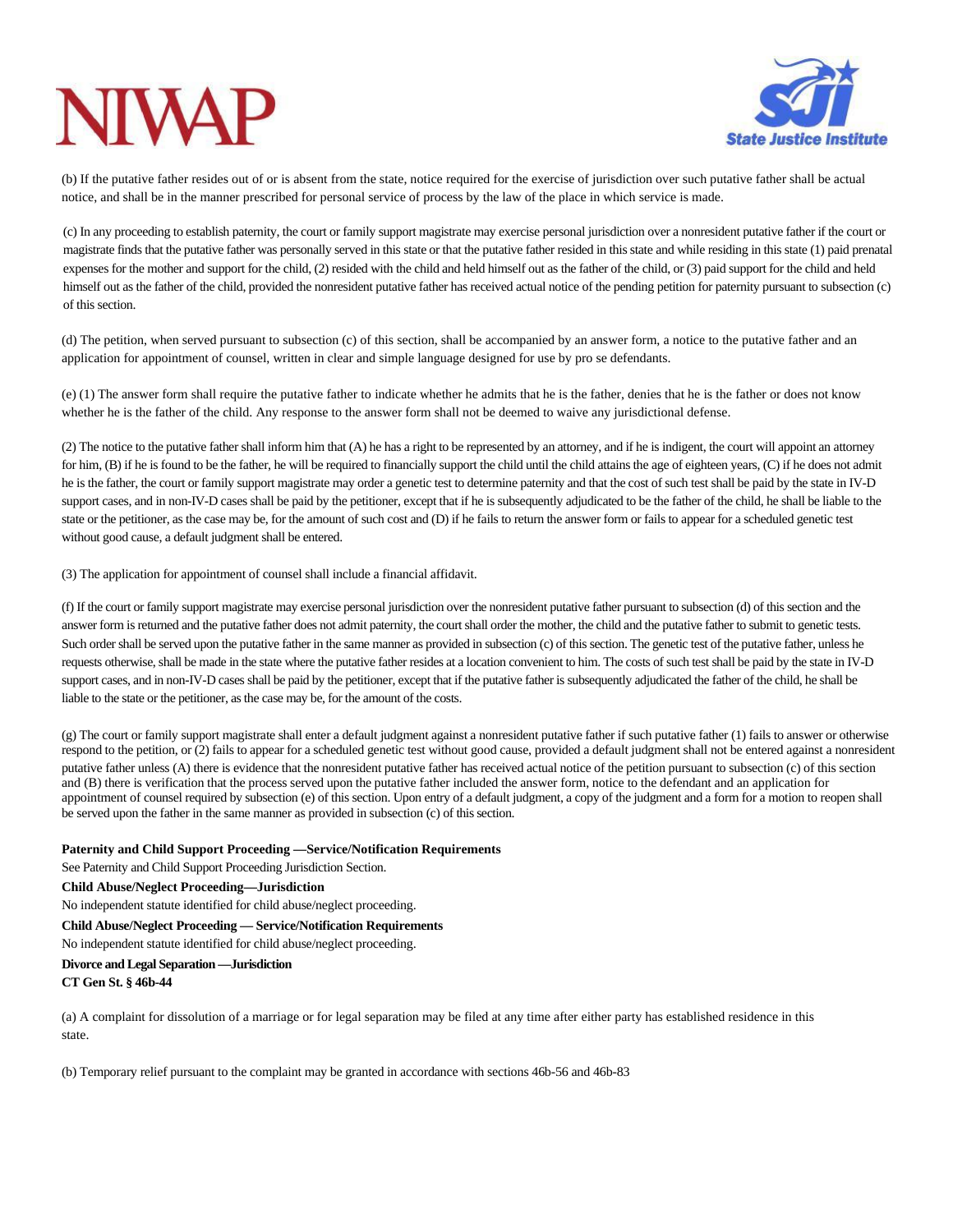

at any time after either party has established residence in this state.

(c) A decree dissolving a marriage or granting a legal separation may be entered if: (1) One of the parties to the marriage has been a resident of this state for at least the twelve months next preceding the date of the filing of the complaint or next preceding the date of the decree; or (2) one of the parties was domiciled in this state at the time of the marriage and returned to this state with the intention of permanently remaining before the filing of the complaint; or (3) the cause for the dissolution of the marriage arose after either party moved into this state.

(d) For the purposes of this section, any person who has served or is serving with the armed forces, as defined by section 27-103, or the merchant marine, and who was a resident of this state at the time of his or her entry shall be deemed to have continuously resided in this state during the time he or she has served or is serving with the armed forces or merchant marine.

#### **Divorce and Legal Separation —Service/Notification Requirements CT Gen St. § 46b-45**

(a) A proceeding for annulment, dissolution of marriage or legal separation shall be commenced by the service and filing of a complaint asin all other civil actions in the Superior Court for the judicial district in which one of the parties resides. The complaint may also be made by the Attorney General in a proceeding for annulment of a void marriage. The complaint shall be served on the other party.

(b) If any party is an inmate of a mental institution in this state, a copy of the complaint shall be served on the Commissioner of Administrative Services personally or by registered or certified mail. If any party is confined in an institution in any other state, a copy shall be so served on the superintendent of the institution in which the party is confined. Adoption Proceeding — Service/Notification Requirements **CTGenSt.§46b-129b**

(a) If the Superior Court grants a petition to terminate parental rights and appoints the Commissioner of Children and Families as statutory parent, the commissioner may, after the expiration of any appeal or appeal period, file a petition for adoption, together with a written agreement of adoption, in the Superior Court that granted the termination of parental rights.

(b) All social studies, psychological reports and court documents previously filed in the termination of parental rights proceeding shall be available to the court, subject to the rules of evidence, for review and consideration in acting upon the petition for adoption of such child. The court shall, to the extent possible, protect the confidentiality of biological relatives, unless such information has been previously disclosed.

(c) The Department of Children and Familiesshall prepare and submit with the petition for adoption an adoption social study regarding the proposed adoption, which shall include, but not be limited to, information required in reports filed with courts of probate pursuant to subdivisions (2) and (3) of subsection (b) of section 45a-727. All studies and reports filed with or subsequent to the filing of the petition for adoption shall be available to the adoptive parents. The studies and reportsshall be admissible in evidence subject to the right of any interested party to require that the person making it appear as a witness, if available, and such person shall be subject to examination. The court shall, to the extent possible, protect the confidentiality of the biological relatives, unless such information has been previously disclosed.

(d) Upon receipt of the petition and the adoption social study, the court shall set a time and date for a hearing and shall give reasonable notice to the Department of Children and Families and all other parties of the adoption agreement, the child, if over twelve years of age, the attorney for the child, and any such other parties, as the court may require.

(e) Priorto acting on the petition, the court may continue the matterforfurtherinvestigation and report, issue orders of notice ortake other action. At the hearing, the court may deny the petition, or, if the court is satisfied that the adoption is in the best interests of the child, the court shall enter a decree approving the adoption.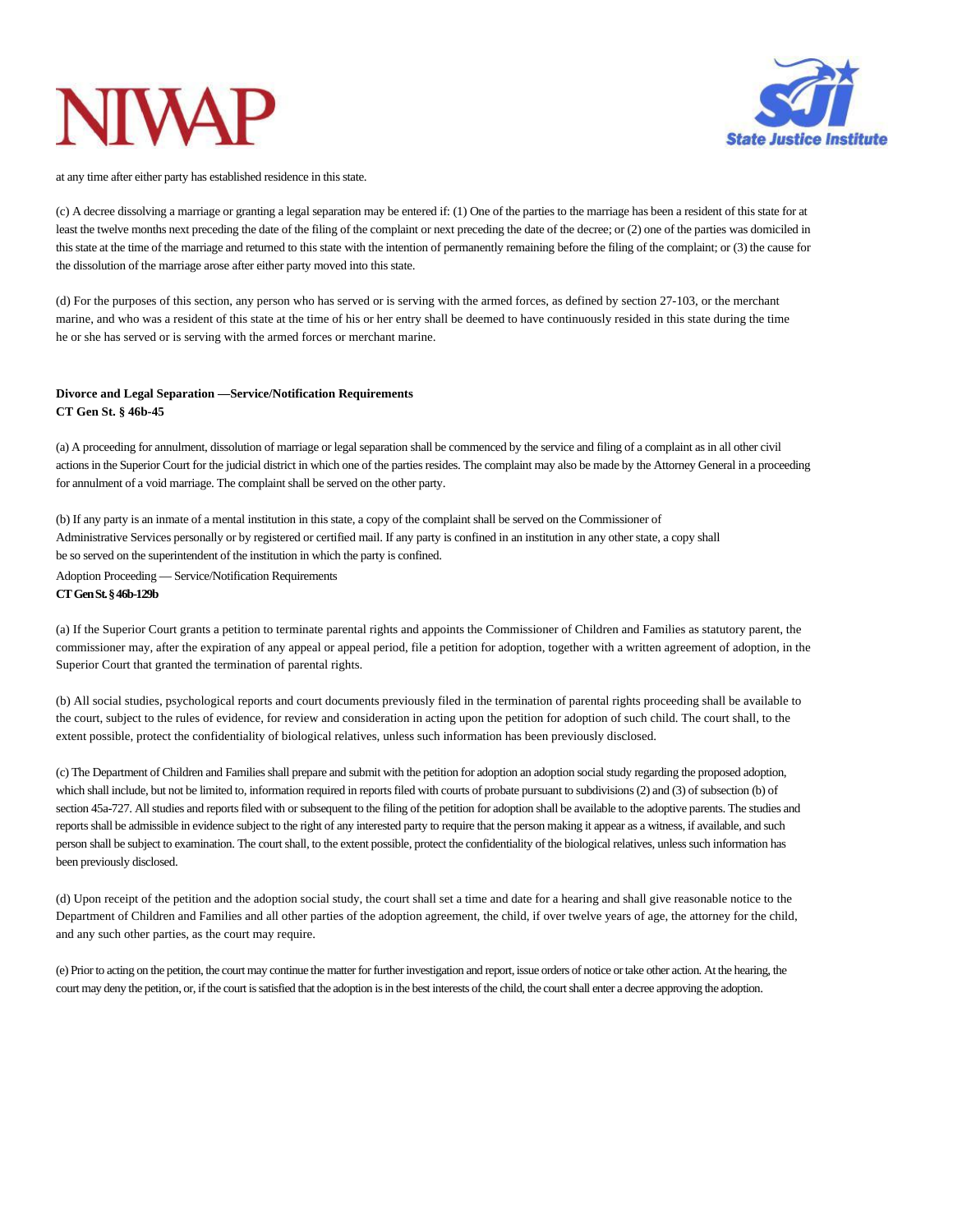## **NIVAP**



(f) The adoptive parentsshall be entitled to receive copies of the records and other information relating to the history of the child maintained by the commissioner. The adoptive parentsshall be entitled to receive copies of the records, provided, if required by law, the copies have been edited to protect the identity of the biological parents and any other person whose identity is confidential.

(g) The provisions of subdivision (3) of subsection (c) of section 45a-727, sections 45a-731, 45a-732, 45a-736, 45a-737, 45a-743 to 45a-746, inclusive, 45a-748 to 45a-753, inclusive, 45a-755 and 45a-756 shall apply to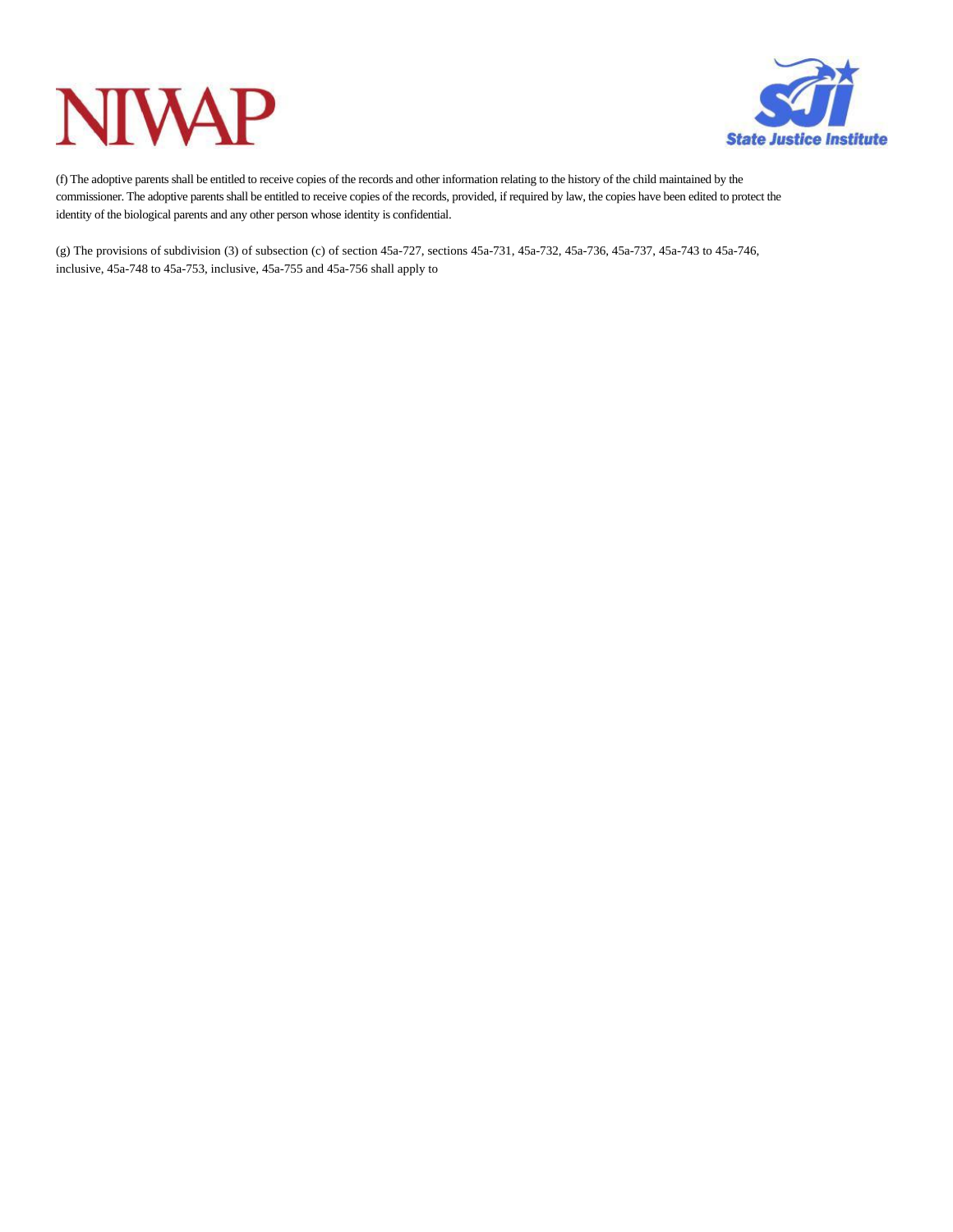# **NIW**



adoption proceedings in the Superior Court and the Superior Court shall have all the powers granted to probate courts under said subdivision and sections.

#### **Domestic Violence — Jurisdiction CT Gen St. § 46b-15**

(a) Any family or household member, as defined in section 46b-38a, who has been subjected to a continuousthreat of present physical pain or physical injury, stalking or a pattern of threatening, including, but not limited to, a pattern of threatening, as described in section 53a-62, by another family or household member may make an application to the Superior Court for relief under this section.

(b) The application form shall allow the applicant, at the applicant's option, to indicate whether the respondent holds a permit to carry a pistol or revolver or possesses one or more firearms. The application shall be accompanied by an affidavit made under oath which includes a brief statement of the conditions from which relief is sought. Upon receipt of the application the court shall order that a hearing on the application be held not later than fourteen days from the date of the order. The court, in its discretion, may make such orders as it deems appropriate for the protection of the applicant and such dependent children or other persons as the court sees fit. In making such orders, the court, in its discretion, may consider relevant court records if the records are available to the public from a clerk of the Superior Court or on the Judicial Branch's Internet web site. Such orders may include temporary child custody or visitation rights, and such relief may include, but is not limited to, an order enjoining the respondent from (1) imposing any restraint upon the person or liberty of the applicant; (2) threatening, harassing, assaulting, molesting, sexually assaulting or attacking the applicant; or (3) entering the family dwelling or the dwelling of the applicant. Such order may include provisions necessary to protect any animal owned or kept by the applicant including, but not limited to, an order enjoining the respondent from injuring or threatening to injure such animal. If an applicant alleges an immediate and present physical danger to the applicant, the court may issue an ex parte order granting such relief as it deems appropriate. If a postponement of a hearing on the application is requested by either party and granted, the order shall not be continued except upon agreement of the parties or by order of the court for good cause shown.

(c) Every order of the court made in accordance with this section shall contain the following language: "This order may be extended by the court beyond one year. In accordance with section 53a-107, entering or remaining in a building or any other premises in violation of this order constitutes criminal trespass in the first degree. This is a criminal offense punishable by a term of imprisonment of not more than one year, a fine of not more than two thousand dollars or both."

(d) No order of the court shall exceed one year, except that an order may be extended by the court upon motion of the applicant forsuch additional time asthe court deems necessary. If the respondent has not appeared upon the initial application, service of a motion to extend an order may be made by first-class mail directed to the respondent at the respondent's last-known address.

(e) The applicantshall cause notice of the hearing pursuant to subsection (b) of thissection and a copy of the application and the applicant's affidavit and of any ex parte order issued pursuant to subsection (b) of thissection to be served on the respondent not lessthan five days before the hearing. The cost ofsuch service shall be paid for by the Judicial Branch. Upon the granting of an ex parte order, the clerk of the court shall provide two copies of the order to the applicant. Upon the granting of an order after notice and hearing, the clerk of the court shall provide two copies of the order to the applicant and a copy to the respondent. Every order of the court made in accordance with this section after notice and hearing shall be accompanied by a notification that is consistent with the **full** faith and credit provisions set forth in 18 USC 2265(a), as amended from time to time. Immediately after making service on the respondent, the proper officer shall send or cause to be sent, by facsimile or other means, a copy of the application, or the information contained in such application, stating the date and time the respondent was served, to the law enforcement agency or agencies for the town in which the applicant resides, the town in which the applicant is employed and the town in which the respondent resides. The clerk of the court shall send, by facsimile or other means, a copy of any ex parte order and of any order after notice and hearing, or the information contained in any such order, to the law enforcement agency or agencies for the town in which the applicant resides, the town in which the applicant is employed and the town in which the respondent resides, within forty-eight hours of the issuance of such order. If the victim is enrolled in a public or private elementary or secondary school, including a technical high school, or an institution of higher education, as defined in section 10a-55, the clerk of the court shall, upon the request of the victim, send, by facsimile or other means, a copy of such ex parte order or of any order after notice and hearing, or the information contained in any such order, to such school or institution of higher education, the president of any institution of higher education at which the victim is enrolled and the special police force established pursuant to section 10a-142, if any, at the institution of higher education at which the victim is enrolled.